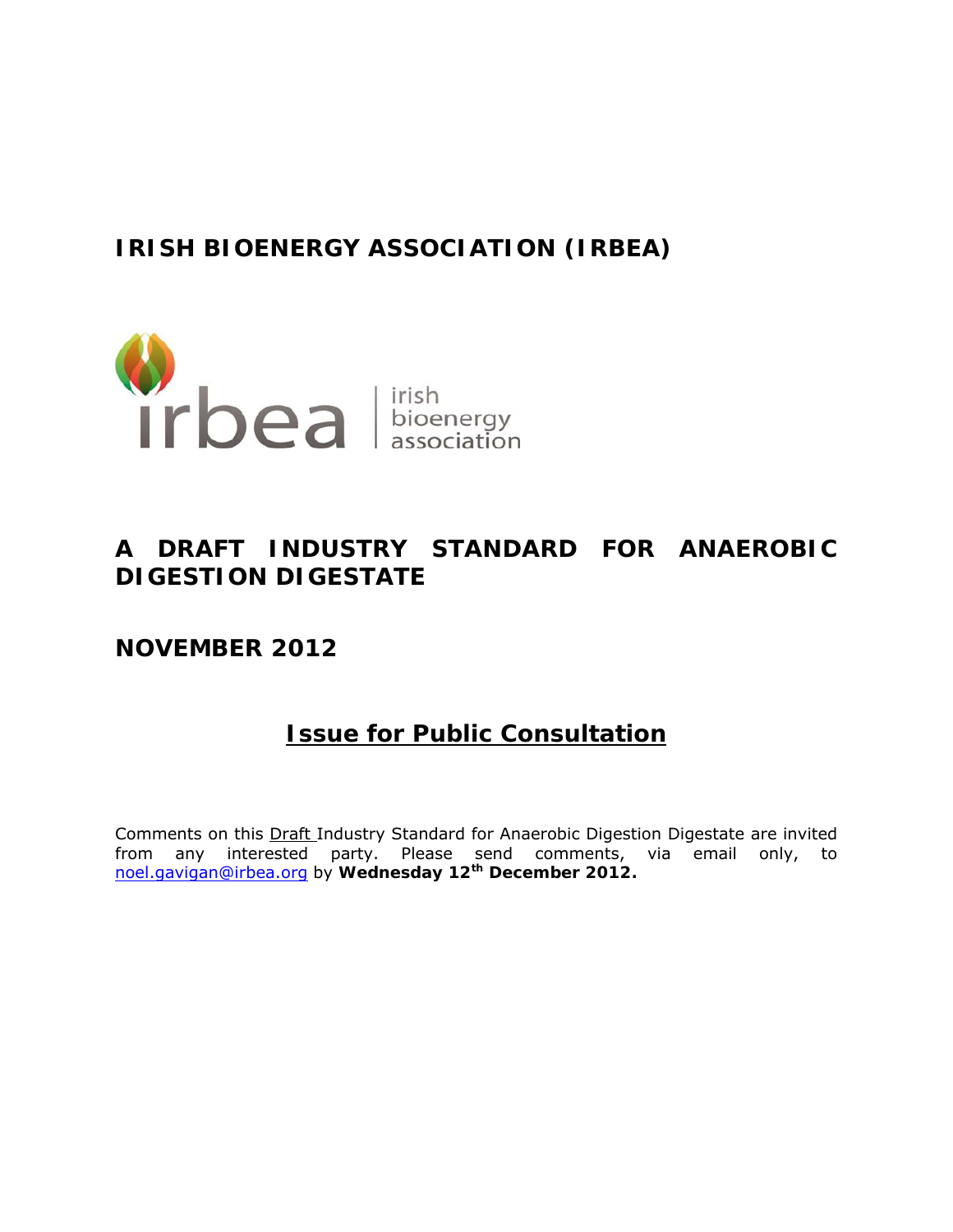# **TABLE OF CONTENTS**

# **PAGE**

| $1_{-}$        |                                                                                                                      |                                                               |  |
|----------------|----------------------------------------------------------------------------------------------------------------------|---------------------------------------------------------------|--|
| 2 <sup>1</sup> |                                                                                                                      |                                                               |  |
| 3.             |                                                                                                                      |                                                               |  |
| $\mathbf{4}$ . |                                                                                                                      |                                                               |  |
| 5.             |                                                                                                                      |                                                               |  |
|                | 5.1<br>5.2<br>5.3<br>5.4                                                                                             |                                                               |  |
|                |                                                                                                                      |                                                               |  |
|                | 6.1<br>6.2<br>6.2.1<br>6.2.2<br>6.2.3<br>6.3<br>6.3.1<br>6.3.2<br>6.3.3<br>6.3.4<br>6.3.5<br>6, 3, 6<br>6.3.7<br>6.4 |                                                               |  |
|                |                                                                                                                      | ANNEX A - ELEMENTS OF A DIGESTATE QUALITY ASSURANCE SCHEME 16 |  |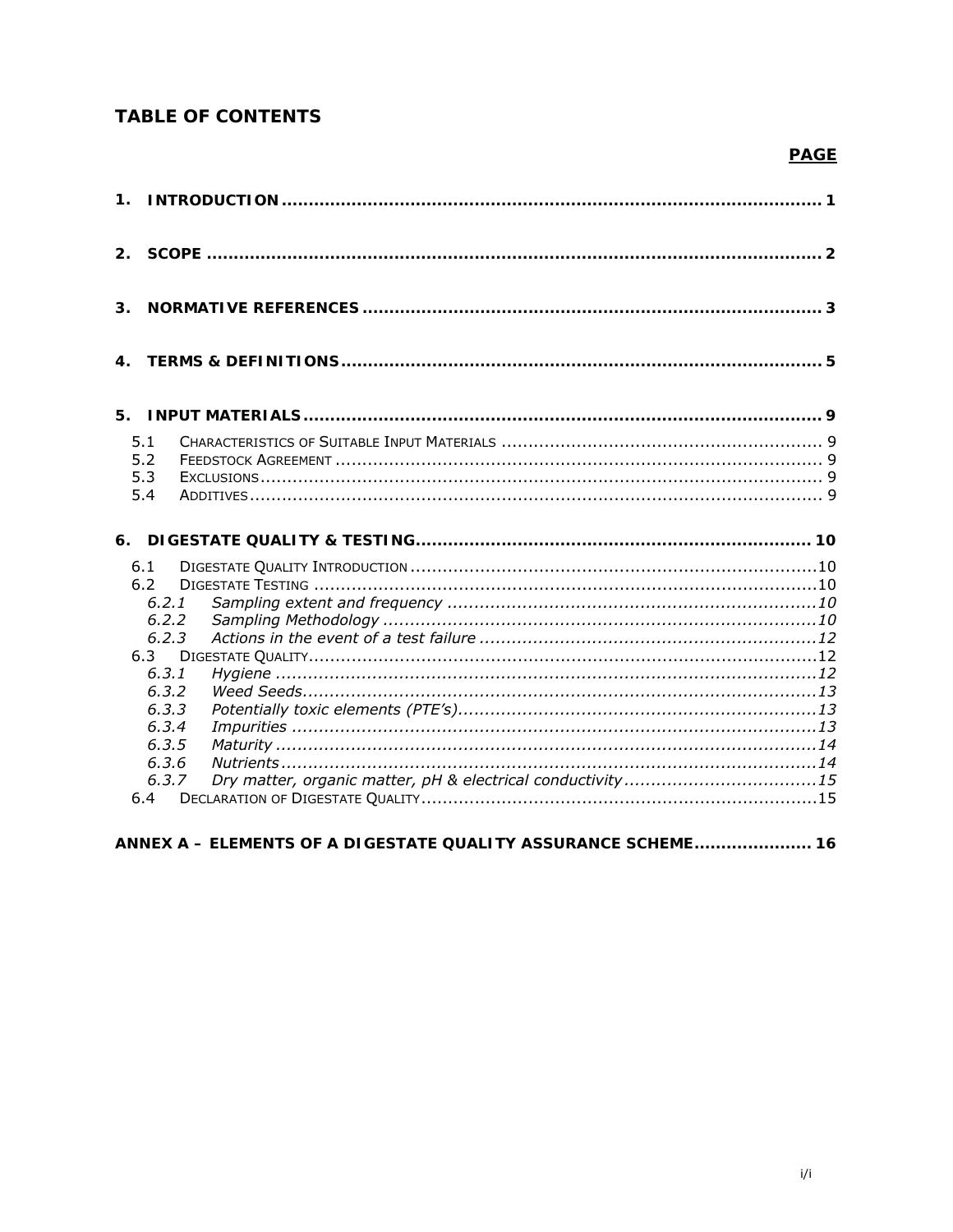# **1. INTRODUCTION**

The development of the anaerobic digestion (AD) industry in Ireland is expected to proceed at increased pace in the coming years due to changes to the supporting legislative, policy and financial environments. As well as producing renewable electricity and heat through the production and oxidation of biogas generated by the AD process, the digestate by-product material from the AD process displays many beneficial properties when used as an organic fertiliser and/or soil conditioner, thus offering significant potential as a replacement for chemical fertiliser for agri-food, and other, land uses.

However, incorrect use or application of digestate, as with any other fertiliser/soil conditioner, has the potential to result in detrimental effects on the receiving environment. It is therefore important that a standard be developed to manage the production of digestate to a specified quality level in order to ensure that any potential for negative environmental impacts from digestate use is mitigated and/or eliminated.

The development of a standard for the production of digestate through anaerobic digestion also serves to enhance marketing of digestate by engendering confidence in end-users of digestate (farmers, horticulturalists etc.) who may not have prior knowledge of or experience with digestate, through the production of digestate of a defined quality and in accordance with an applicable standard.

This is also especially true for organisations (supermarkets, representative associations etc.) involved in the purchase and/or production of products for which digestate may have been used directly or indirectly and which may ultimately become part of the food chain.

The development of a standard will also provide assistance for and information to regulators of anaerobic digestion facilities when determining procedural requirements for facilities under their control. However, it does not remove any obligations required under waste authorisations or animal by-product approvals.

The purpose of this standard is to ensure the production of quality digestate from suitable input materials through the effective, controlled processing of input materials through their retention within the anaerobic digestion process for an appropriate retention time. Producing digestate in a controlled manner will ensure the production of a quality, homogenous digestate that meets market needs and protects the environment.

It is intended that this standard be relevant to and achievable by the AD industry while promoting the production and use of digestate in an environmentally friendly manner that is not injurious to human, animal and/or plant health. However, it is important that adherence with this standard does not prove to be cost prohibitive and does not create excessive administrative burdens for AD facility operators.

The standard will promote the benefits of the utilisation of digestate as a fertiliser and/or soil improver and will ensure the provision of a sufficient level of information to end users regarding its use.

This standard has been developed based on a review of existing standards and quality assurance schemes in place and/or proposed throughout Europe. This review identified the pertinent issues to be addressed in a standard for anaerobic digestion digestate which are consequently covered in this document.

This standard is developed to draft stage only at this point in time. Following a period of public consultation, responses from this consultation period will be taken into consideration.

Further decisions will be made in time in relation to the official adoption of this draft standard and the requirement for the development of a quality assurance scheme to support the implementation of a fully adopted standard.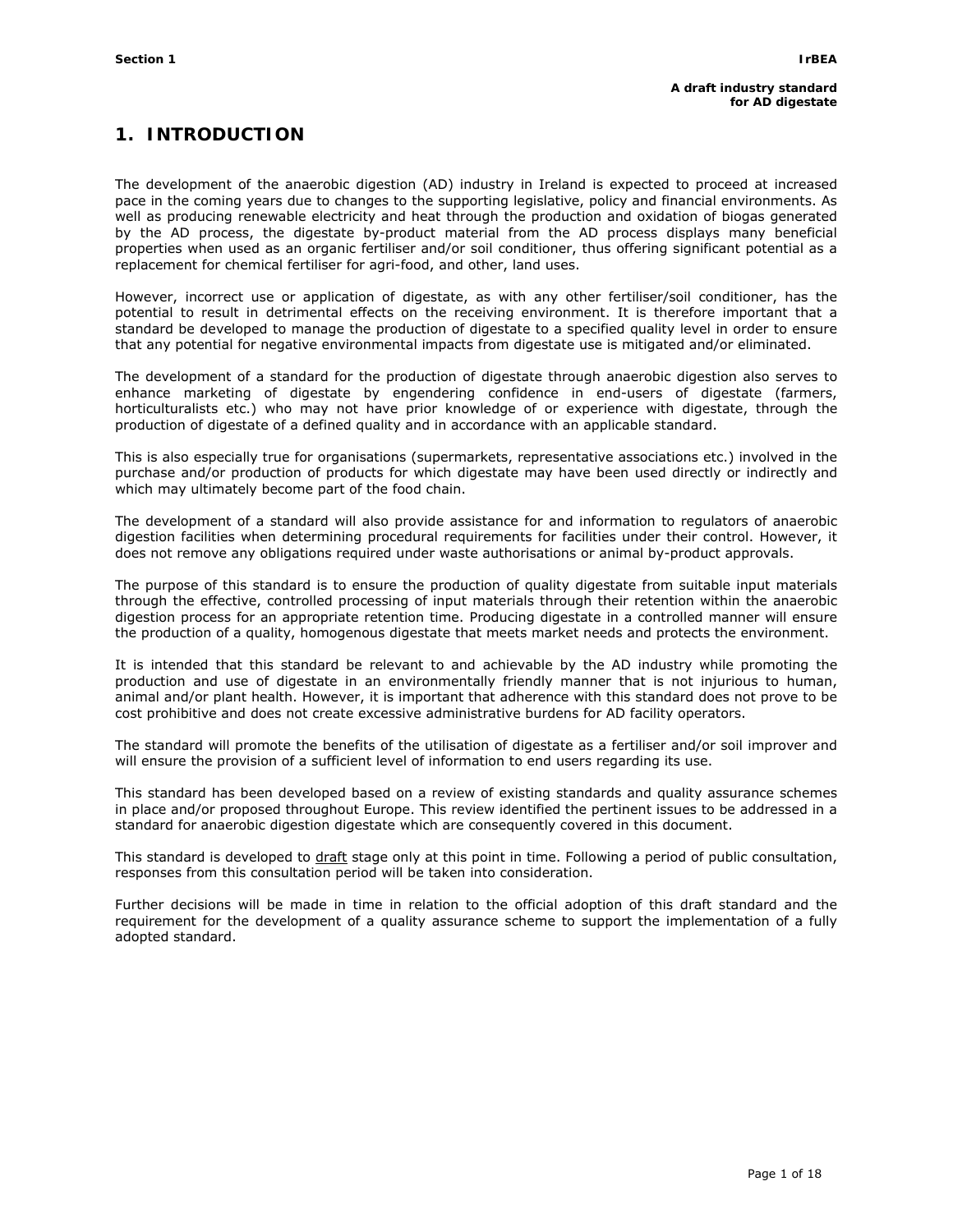# **2. SCOPE**

This draft standard for digestate produced from anaerobic digestion specifies requirements for digestate produced from source segregated, separately collected biodegradable waste materials and non-waste materials.

The characteristics of acceptable input materials are described in Section 5.

The draft standard applies to digestate produced from anaerobic digestion in three forms; whole digestate, separated fibre and separated liquor. These forms of digestate are defined in Section 4.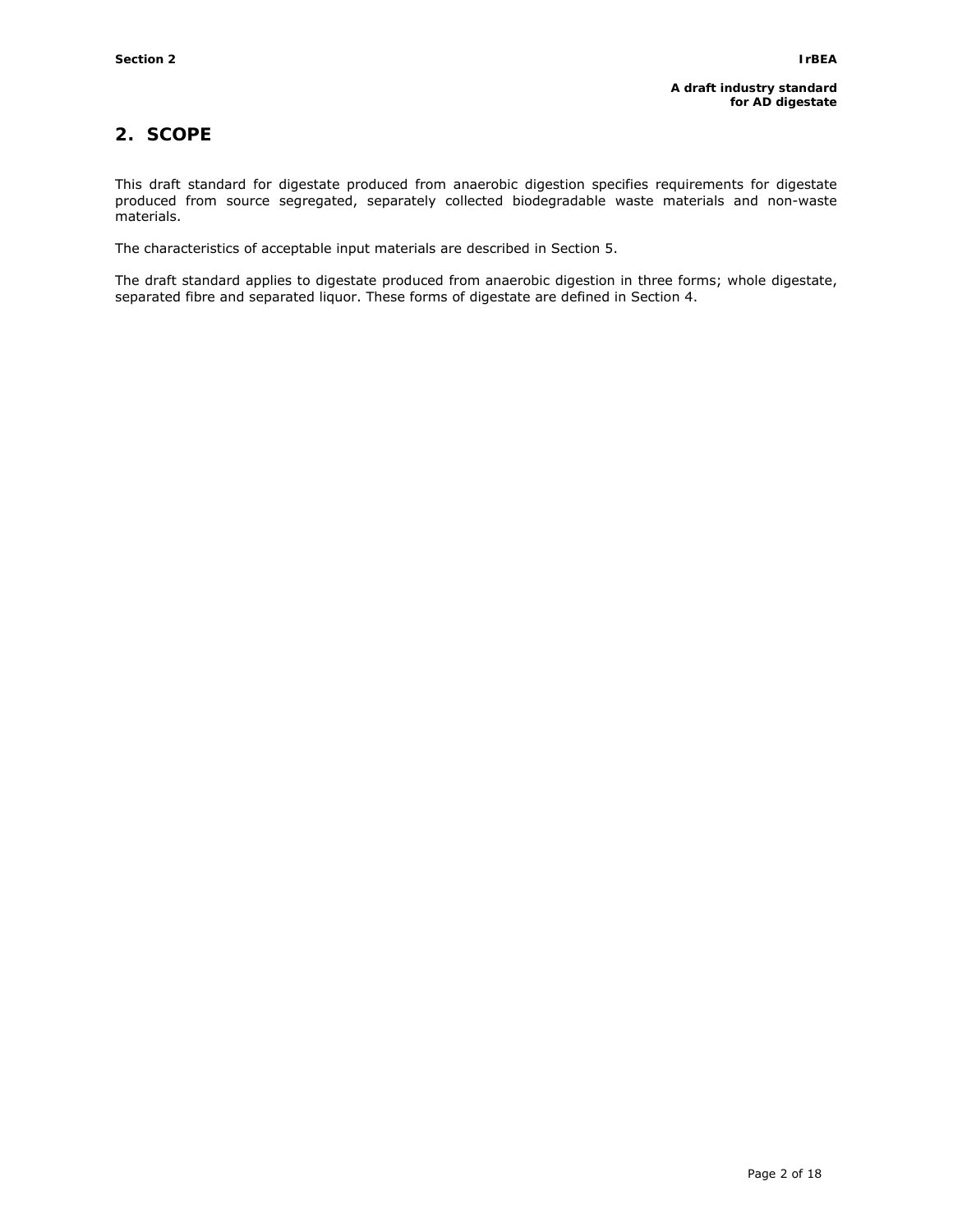# **3. NORMATIVE REFERENCES**

Normative references specify the full title of test methodologies referred to in this standard.

Work has been undertaken at a European level at the European Committee for Standardisation (CEN), through a mandate from the European Commission (Mandate M/330), to develop 'horizontal' standards in the fields of sludge, biowaste and soil i.e. standards that can be commonly applied throughout Europe for the testing of these materials.

This mandate considered standards for sampling and analytical methods for hygienic and biological parameters as well as inorganic and organic parameters and developed draft standards through a task force named the 'Horizontal standards in the fields of sludge, biowaste and soil'.

For most sampling and analytical topics, the final consultation and validation of the draft standards took place in autumn 2007 and work is being undertaken through the CEN Technical Committee (TC) 400 on the formal adoption of these standards, which has occurred in a number of instances.

Until formal adoption of all of these standards, testing and sampling may also be carried out in accordance with test methods developed by CEN TC 223 'Soil improvers and growing media'.

To this end, test methodologies identified in Section 6 of this draft standard and described in the following are generally those being addressed under CEN TC 400.

| BGK e.V 2006      | Gehalt an keimfahigen samen und austriebsfahigen pflanzenteilen.<br>In:<br>Methodenbuch zur Analyse organischer Dungenittel, Bodenverbesserungsmittel and<br>Substrate (Content of viable weed seeds and plant parts. In: Book of Methods for<br>the analysis of organic manures, soil conditioners and substrates). Kapitel IV. B1.<br>Editor Kehres and Thelen Jungling M. Bundesgutegemeinschaft Kompost e.V, Koln |  |  |  |  |  |
|-------------------|-----------------------------------------------------------------------------------------------------------------------------------------------------------------------------------------------------------------------------------------------------------------------------------------------------------------------------------------------------------------------------------------------------------------------|--|--|--|--|--|
| CEN/TS 16177:2012 | Sludge, treated biowaste and soil $-$ Determination of ammonium nitrogen and<br>nitrate nitrogen after extraction with 1 mol/l potassium chloride                                                                                                                                                                                                                                                                     |  |  |  |  |  |
| FprCEN/TR 16193   | Sludge, treated biowaste and soil - Detection and enumeration of Escherichia coli                                                                                                                                                                                                                                                                                                                                     |  |  |  |  |  |
| FprCEN/TS 16202   | Sludge, treated biowaste and soil $-$ Determination of impurities and stones                                                                                                                                                                                                                                                                                                                                          |  |  |  |  |  |
| I.S. EN 15933     | Soil, sludge, and treated biowaste - Determination of pH                                                                                                                                                                                                                                                                                                                                                              |  |  |  |  |  |
| I.S. EN 15935     | Sludge, treated biowaste, soil and waste $-$ Determination of loss on ignition                                                                                                                                                                                                                                                                                                                                        |  |  |  |  |  |
| I.S EN 16086-2    | Soil improvers and growing media - Determination of plant response – Part 2: Petri<br>dish test using cress                                                                                                                                                                                                                                                                                                           |  |  |  |  |  |
| I.S. EN 16168     | Sludge, treated biowaste and soil $-$ Determination of total nitrogen using dry<br>combustion method                                                                                                                                                                                                                                                                                                                  |  |  |  |  |  |
| I.S. EN 16169     | Sludge, treated biowaste and soil - Determination of Kjeldahl nitrogen                                                                                                                                                                                                                                                                                                                                                |  |  |  |  |  |
| I.S. EN 16174     | Sludge, treated biowaste and soil $-$ Digestion of aqua regia soluble fractions of<br>elements                                                                                                                                                                                                                                                                                                                        |  |  |  |  |  |
| I.S. EN 16179     | Sludge, treated biowaste, and soils in the landscape - Guidance for sample pre-<br>treatment                                                                                                                                                                                                                                                                                                                          |  |  |  |  |  |
| ISO 15985:2004    | Plastics: Determination of the ultimate anaerobic biodegradation and disintegration<br>under high-solids anaerobic-digestion conditions - Method by analysis of released<br>biogas                                                                                                                                                                                                                                    |  |  |  |  |  |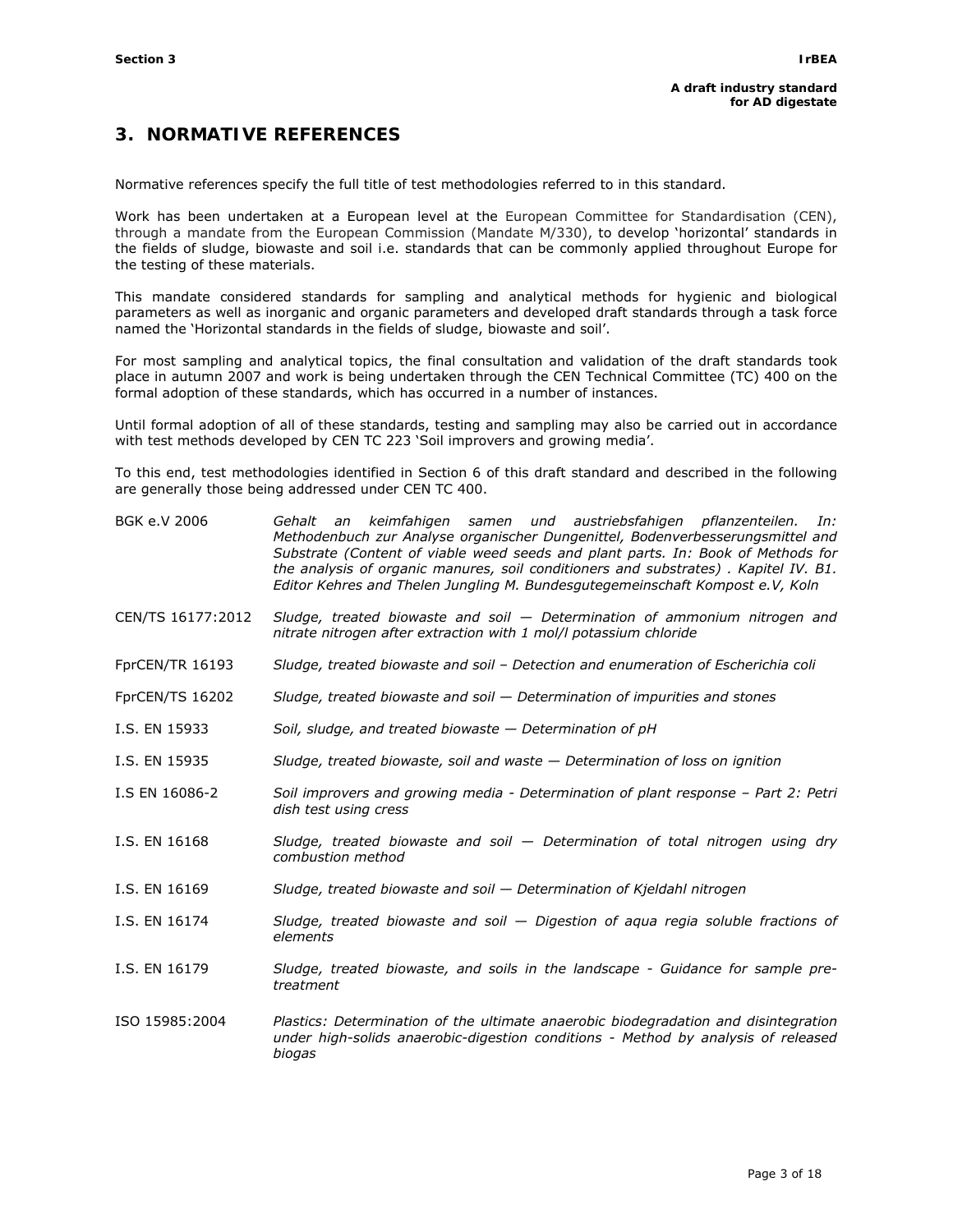#### **A draft industry standard for AD digestate**

- prEN 15215-1 *Soils, sludges and treated bio-wastes Detection and enumeration of Salmonella spp. in sludges, soils and organic fertilisers of similar consistency to the matrices validated – Part 1 : Membrane filtration method for quantitative resuscitation of*  sub-lethally stressed bacteria (to confirm efficacy of log reduction treatment *procedures)*
- prEN 15215-2 *Soils, sludges and treated bio-wastes Detection and enumeration of Salmonella spp. in sludges, soils and organic fertilisers of similar consistency to the matrices validated – Part 2 : Liquid enrichment method in Selenite Cystine medium followed by enrichment in Rappaport – Vassiliadis medium for semi quantitative Most Probable Number (MPN) determination*
- prEN 15215-3 *Soils, sludges and treated bio-wastes Detection and enumeration of Salmonella spp. in sludges, soils and organic fertilisers of similar consistency to the matrices validated — Part 3: Presence/absence method by liquid enrichment in peptonenovobiocin medium followed by Rappaport Vassiliadis medium*
- prEN 15937 *Sludge, treated biowaste and soil Determination of specific electrical conductivity*
- prEN 16170 *Sludge, treated biowaste and soil Determination of trace elements by inductively coupled plasma optical emission spectrometry (ICP-OES)*
- WICSS99031 *Sludge, treated biowaste, and soils in the landscape Sampling Framework for the preparation and application of a sampling plan*
- WICSS99058 *Sludge, treated biowaste, and soils in the landscape Sampling Part 1: Guidance on selection and application of criteria for sampling under various conditions*
- WICSS99057 *Sludge, treated biowaste, and soils in the landscape Sampling Part 2: Guidance on sampling techniques*
- WICSS99032 *Sludge, treated biowaste, and soils in the landscape Sampling Part 3: Guidance on sub sampling in the field*
- WICSS99059 *Sludge, treated biowaste, and soils in the landscape Sampling Part 4: Guidance on procedures for sample packaging, storage, preservation, transport and delivery*
- WICSS99060 *Sludge, treated biowaste, and soils in the landscape Sampling Part 5: Guidance on the process of defining the sampling plan*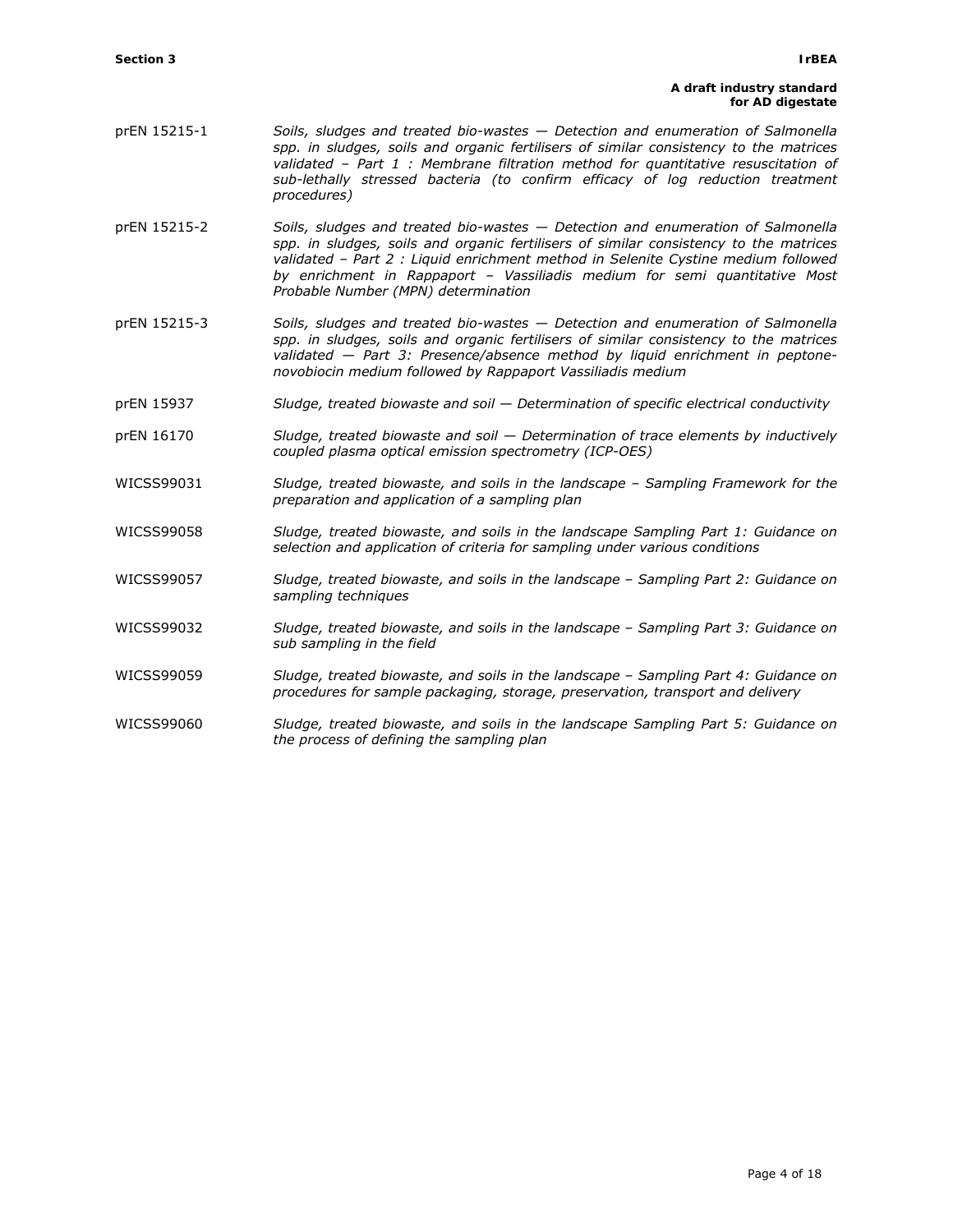# **4. TERMS & DEFINITIONS**

For the purpose of this draft standard, the following terms and definitions apply.

| Additive:                 | a material added during the anaerobic digestion process to enhance or<br>improve the anaerobic digestion process or the environmental performance<br>of the process                                                                                                                                               |
|---------------------------|-------------------------------------------------------------------------------------------------------------------------------------------------------------------------------------------------------------------------------------------------------------------------------------------------------------------|
| Agriculture:              | livestock farming, the use of land as grazing land, fruit growing, seed<br>growing, meadowlands, land used for growing arable crops, biomass<br>growing for non-food purposes, market gardens, nursery grounds                                                                                                    |
| Anaerobic Digestion:      | a controlled process, under managed conditions, of the decomposition of<br>organic matter in the complete absence of oxygen carried out by the<br>concerted action of a range of bacteria species, producing biogas and<br>digestate                                                                              |
| Animal By-products (ABP): | means entire bodies or parts of animals, products of animal origin or other<br>products obtained from animals, which are not intended for human<br>consumption, including oocytes, embryos and semen                                                                                                              |
| ABP Approval:             | a written permission from the Department of Agriculture, Food and the<br>Marine (DAFM) authorising the treatment of animal by-products at an<br>anaerobic digestion facility                                                                                                                                      |
| Biocide:                  | a chemical agent capable of destroying living organisms                                                                                                                                                                                                                                                           |
| Biodegradable:            | capable of undergoing biologically mediated decomposition in either aerobic<br>or anaerobic conditions                                                                                                                                                                                                            |
| Biogas:                   | combustible gas derived from decomposing biological waste under anaerobic<br>conditions, typically containing 50 - 60% methane                                                                                                                                                                                    |
| Composting:               | process characterised by autothermic and thermophilic aerobic biological<br>decomposition of a solid organic substrate                                                                                                                                                                                            |
| Digestate:                | substrate resulting from the anaerobic digestion process which may be<br>subsequently separated into a fibre or liquor                                                                                                                                                                                            |
|                           | whole digestate is the un-separated substrate i.e. digestate prior to any<br>separation step                                                                                                                                                                                                                      |
|                           | separated fibre is the fibrous fraction derived by separating coarse fibres<br>from whole digestate; also referred to as 'solid digestate' or 'digestate fibre';<br>to be considered a separated fibre, this material must be capable of<br>retaining its physical dimensions when surcharged i.e. be 'stackable' |
|                           | separated liquor is the liquid fraction remaining after separating coarse<br>fibres from whole digestate; also referred to as 'liquid digestate' or<br>'digestate liquor'                                                                                                                                         |
| Dilution:                 | the process of making a substance less concentrated                                                                                                                                                                                                                                                               |
| Dry matter:               | mass fraction of the total solids content of a sample remaining after a drying<br>process at a specified temperature under specified conditions                                                                                                                                                                   |
| Dry weight:               | mass fraction of a sample excluding water expressed as mass fraction<br>calculated by determination of dry residue or water content i.e. weight of a<br>sample less the weight of the water in the sample                                                                                                         |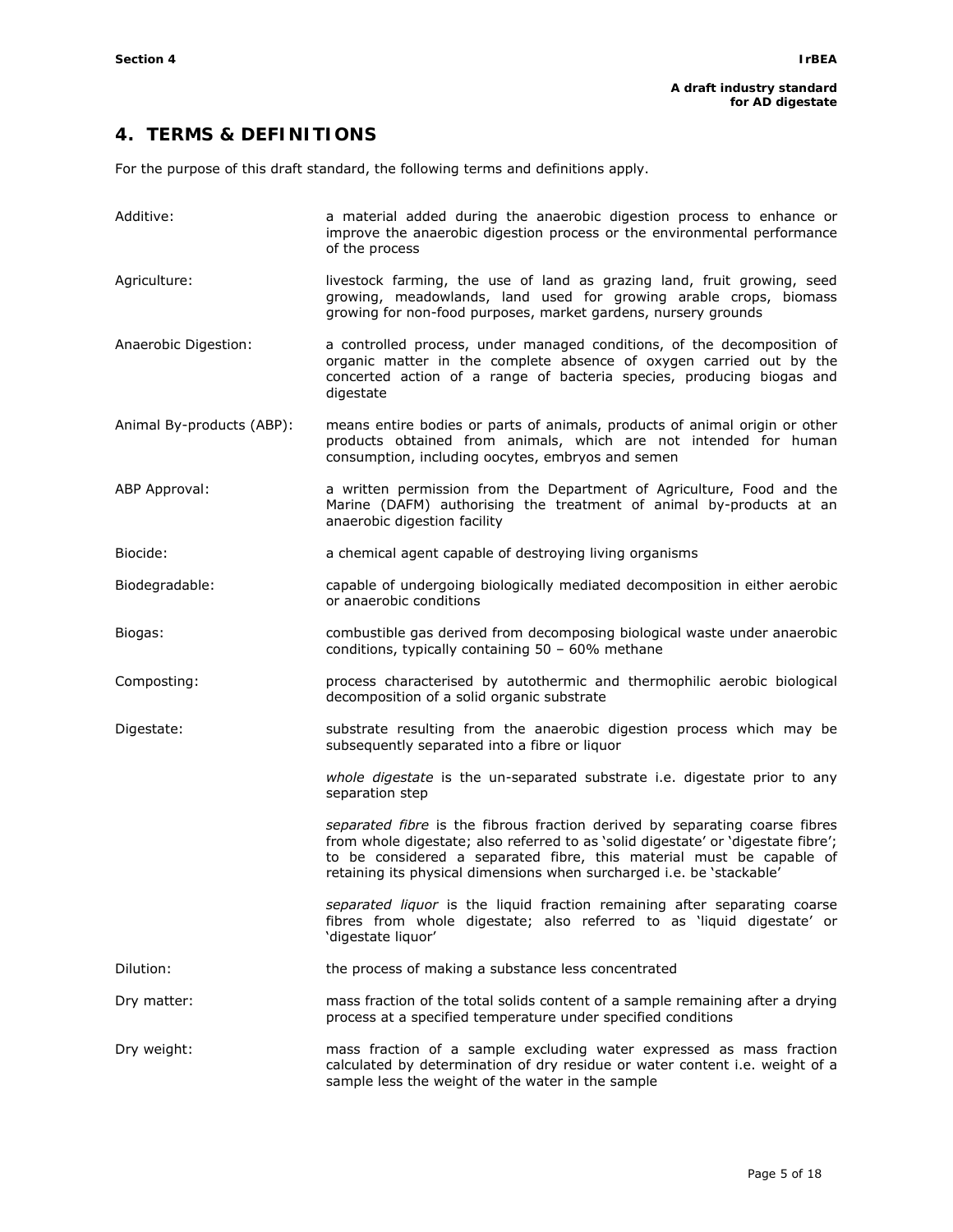#### **A draft industry standard for AD digestate**

- Electrical conductivity: reciprocal of the resistance, measured under specified conditions, between the opposite faces of a unit cube of defined dimensions of an aqueous solution i.e. the measure of the capacity of a material to conduct electricity
- Facility: an identified location for the specific carrying out of anaerobic digestion; inclusive of all infrastructure within a defined boundary
- Feedstock agreement: a written agreement between a facility operator and supplier of input material specifying, at a minimum, the source, nature and quantity of input material and the quality criteria which an input material must meet in order to be considered appropriate for acceptance
- Fit for use: not containing any properties or characteristics that would prevent a material from being suitable for its intended use
- Forestry: the process for controlling the establishment, growth, composition, health and quality of forests
- Fungicide: a chemical compound or biological organism used to kill or inhibit fungi or fungal spores.
- Horticulture: raising of plants either in soil in-situ, in a field, under protective cover or in containers with growing media
- Hydraulic residence time: the average length of time material undergoing anaerobic digestion remains in a reactor (digester); determined by the loading rate and operational reactor capacity
- Hygiene/hygenisation: (related to) the degree of processing at which human, animal and plant pathogens have been reduced to acceptable levels
- Impurities: undesirable elements or substances commonly or naturally contained in a material that lowers the materials quality or value, but (depending on its amount) may or may not make it unfit for its intended use
- Indicator species: a species whose presence, absence, or relative well-being in a given environment is indicative of the hygiene and/or quality of that environment as a whole
- Input material: material that is accepted for processing at an anaerobic digestion facility; also known as 'feedstock' material
- Land restoration: The recovery of land from a brownfield, underutilised or contaminated state to make it suitable for reuse or fit for purpose through a range of activities including stabilisation, contouring, maintenance, conditioning, reconstruction, re-vegetation and/or the destruction, removal or containment of contaminants.
- Maturity: characteristic of material which makes it fit for use and ready for use in a specific application
- MLV index: Munoo-Liisa vitality index as a measure of maturity of digestate that takes into account cress seed growth on a petri-dish bioassay including % germination and root length (RL)
- Mesophilic AD: anaerobic digestion which takes place optimally at approximately 37°C to 41°C or at temperatures between 25°C to 45°C where mesophiles are the primary micro-organism present
- Mixed municipal waste: means household waste, as well as commercial and other waste that, because of its nature or composition, is similar to household waste and which has been mechanically treated to remove various constituent parts.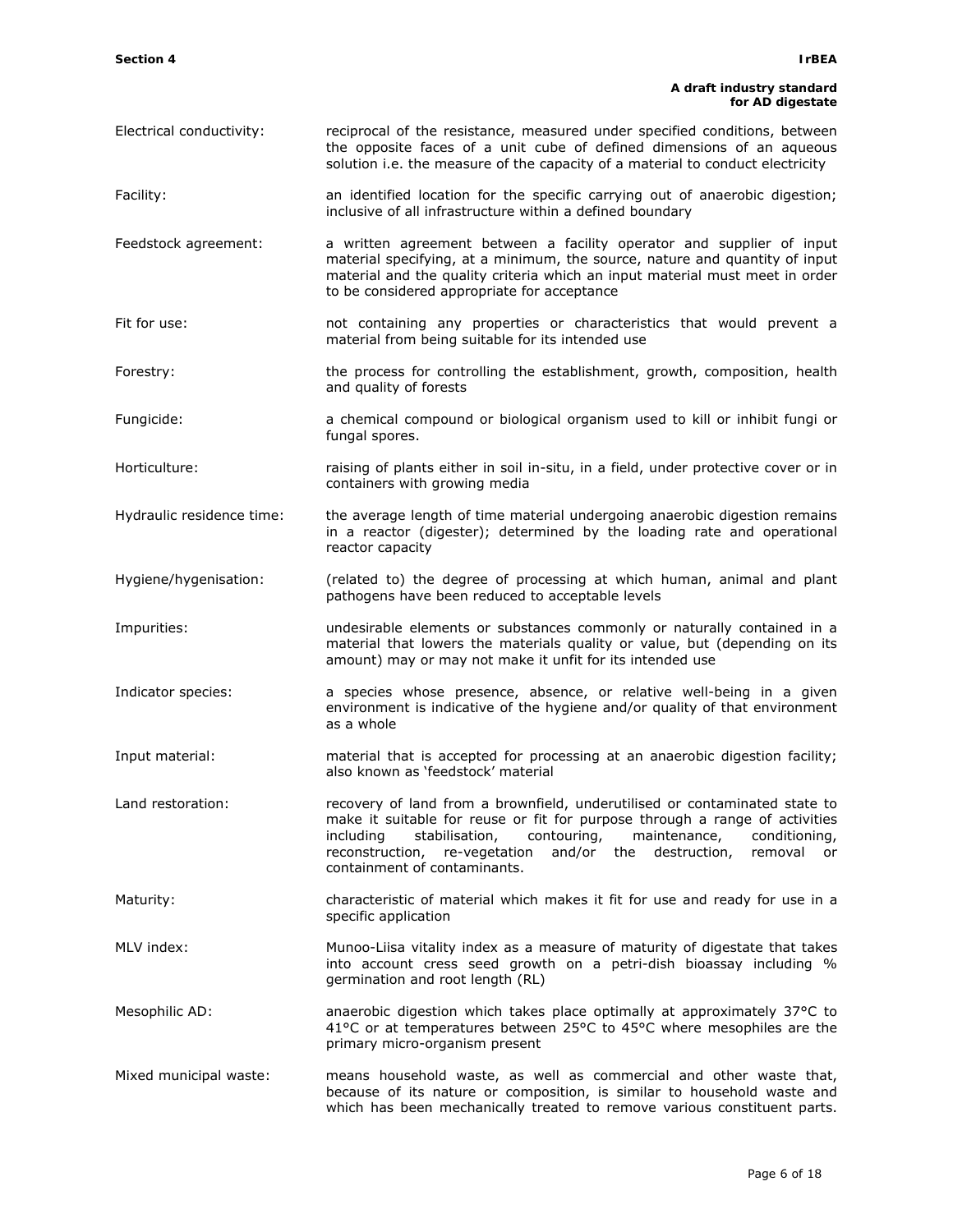# **A draft industry standard**

|                       | for AD digestate                                                                                                                                                                                                                                                                                                                               |
|-----------------------|------------------------------------------------------------------------------------------------------------------------------------------------------------------------------------------------------------------------------------------------------------------------------------------------------------------------------------------------|
|                       | For the purposes of this standard, it excludes municipal/urban wastewater<br>treatment sludges and effluents.                                                                                                                                                                                                                                  |
| Nutrients:            | a food or other substance that provides energy or building material for the<br>survival and growth of a living organism                                                                                                                                                                                                                        |
| Organic matter:       | fraction of material of plant or animal origin present within an overall<br>material; related to volatile solids content and typically determined through<br>ignition of the dry solids at 550°C and measurement of losses (referred to<br>as Loss on Ignition (LOI))                                                                          |
| Pasteurisation:       | process step during which the numbers of pathogenic bacteria, viruses and<br>other harmful organisms in material undergoing anaerobic digestion are<br>significantly reduced or eliminated by heating material of a specified particle<br>size to a critical temperature for a minimum specified period of time                                |
| Pathogen:             | any infectious agent that can cause disease in its host                                                                                                                                                                                                                                                                                        |
| Plant response test:  | variation in plant germination and/or growth when sown and grown in a<br>growing medium, soil improver or constituent thereof or in an extract<br>obtained from these materials                                                                                                                                                                |
| pH:                   | measure of the acidity or alkalinity of a solution, numerically equal to 7 for<br>neutral solutions, increasing with increasing alkalinity and decreasing with<br>increasing acidity                                                                                                                                                           |
| Preservative:         | a substance used for the treatment of organic material (typically<br>timber/wood) to protect from fungal or insect attack                                                                                                                                                                                                                      |
| PTE:                  | potentially toxic elements (PTEs) are elements that have the potential to<br>have toxic effects on humans, flora and fauna                                                                                                                                                                                                                     |
| Sampling:             | the process of selecting representative portions of a selected material in<br>order to facilitate laboratory (or otherwise) testing of that material to<br>determine its specific characteristics                                                                                                                                              |
| Separately collected: | collection and transportation of source segregated materials so as to<br>facilitate treatment at an anaerobic digestion facility; separate collection can<br>include the collection and transportation of similar source segregated<br>materials from more than one source                                                                     |
| Separation:           | process or processes, either mechanical or non-mechanical, through which<br>whole digestate is divided into a solid fraction and a liquid fraction;<br>processes may include screening, pressing, centrifugation, sedimentation,<br>filtration etc.                                                                                            |
| Source segregated:    | suitable input material, segregated at source by the producer, in such a way<br>as to avoid such material being mixed, combined or contaminated with<br>other potentially polluting material during collection, treatment or storage.<br>Non-organic contaminants e.g. plastic packaging, if present, must be<br>removed, insofar as practical |
| Thermophilic AD:      | anaerobic digestion which takes place optimally at approximately 50°C to<br>52°C but also at elevated temperatures up to 70°C where thermophiles are<br>the primary micro-organism present                                                                                                                                                     |
| Waste authorisation:  | a waste licence, waste facility permit or certificate of registration, issued and<br>enforced by either the Environmental Protection Agency (EPA) or a local<br>authority                                                                                                                                                                      |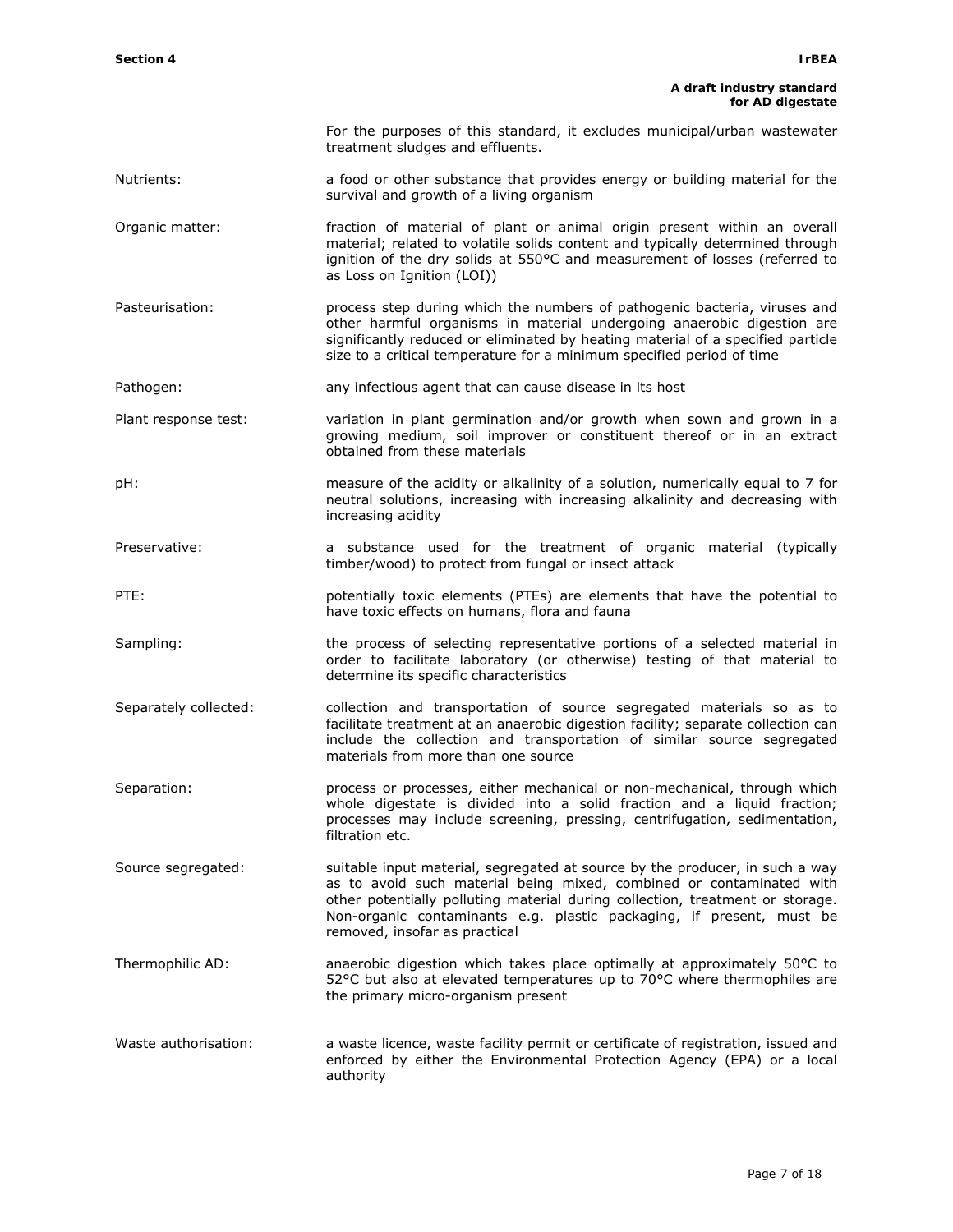#### **A draft industry standard for AD digestate**

| Waste materials: | materials that the holder discards or intends or is required to discard (as per<br>Waste Framework Directive 2008/98/EC); a waste material is assigned a<br>European Waste Catalogue (EWC) code based on the origin and nature of<br>the waste |
|------------------|------------------------------------------------------------------------------------------------------------------------------------------------------------------------------------------------------------------------------------------------|
| Weed seed:       | the part of any unwanted plant that germinates or emerges; inclusive of<br>plant propagules                                                                                                                                                    |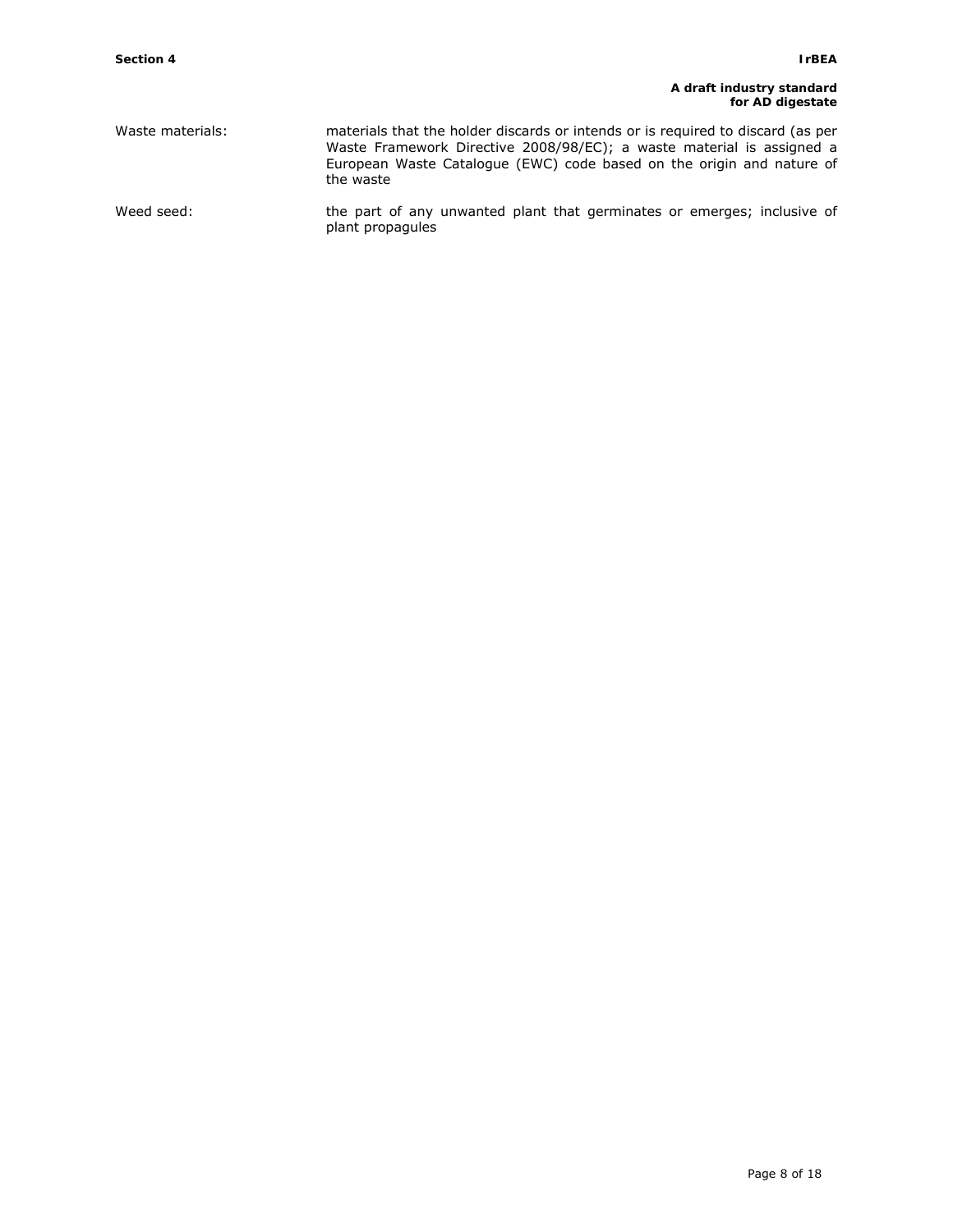# **5. INPUT MATERIALS**

## **5.1 Characteristics of Suitable Input Materials**

Suitable input materials for the production of digestate in accordance with this draft industry standard shall be biodegradable waste or non-waste material that:

- is primarily of animal or vegetal origin,
- has been segregated at source,
- has been collected separately,
- is accepted at an anaerobic digestion facility in keeping with the requirements of a feedstock agreement

Input materials shall be accepted at an aerobic digestion facility in compliance with any applicable facility waste authorisation or ABP approval.

Biodegradable plastics can only be considered as acceptable input materials provided that they can be independently certified as being degradable in the anaerobic digestion process in accordance with ISO 15985 or similar approved standard.

## **5.2 Feedstock Agreement**

A feedstock agreement must be in place between an anaerobic digestion facility operator and all suppliers of input materials to that facility.

A feedstock agreement is not required where an agricultural based anaerobic digestion facility accepts input material produced at that premises only i.e. a plant processing manures and/or other suitable input materials generated at that farm holding only.

A feedstock agreement must identify the means by which the quality of the input material is ensured.

## **5.3 Exclusions**

Mixed municipal waste (as defined in Section 4) or materials derived from mixed municipal waste are not considered acceptable input materials when demonstrating adherence with this draft industry standard.

Materials that contain substances that could inhibit the anaerobic digestion process or contaminate the digestate such as fungicides, biocides, preservatives, mineral oils and paints are not acceptable input materials when demonstrating adherence with this draft industry standard.

## **5.4 Additives**

The use of additives during the anaerobic digestion process should only serve to improve the anaerobic digestion process and/or the environmental performance of the process.

Additives should not be used for the purpose of dilution of the characteristics whose limits are defined in this draft industry standard.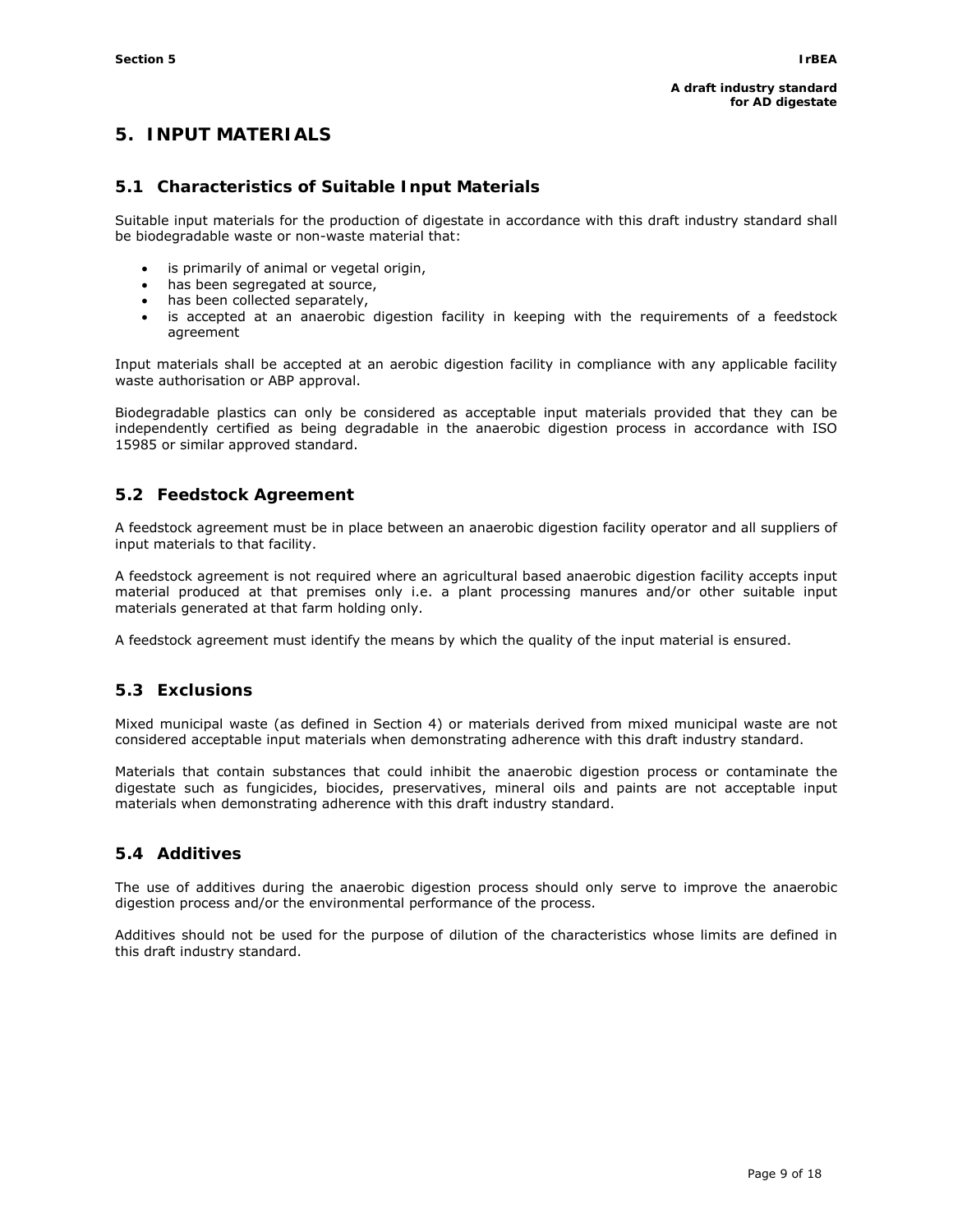# **6. DIGESTATE QUALITY & TESTING**

## **6.1 Digestate Quality Introduction**

The requirements for demonstrating the quality of digestate are important for ensuring confidence for endusers who utilise digestate in a range of applications, including agricultural, horticultural or forestry applications, as well as regulators who over-see anaerobic digestion facilities.

The parameters identified for demonstrating the quality of digestate are:

- Hygiene
- Weed seeds
- Potentially toxic elements (PTE's)
- Impurities
- Maturity
- Nutrients
- Dry matter content
- Organic matter content
- pH
- Electrical Conductivity (EC)

These parameters are described in more detail in 6.3.1. to 6.3.7.

In the event that digestate produced from anaerobic digestion is used as an input material to subsequent aerobic composting, then applicable compost quality parameters, as identified in a relevant compost standard, must be used to demonstrate quality of that material post composting.

## **6.2 Digestate Testing**

#### 6.2.1 Sampling extent and frequency

The extent and frequency of sampling of digestate shall be in accordance with the requirements outlined in Tables 6-1 & 6-2.

#### 6.2.2 Sampling Methodology

A sampling plan for the anaerobic digestion facility must be prepared in accordance with following methodologies:

- WICSS99031 Framework for the preparation and application of a sampling plan
- WICSS99058 Sampling Part 1: Guidance on selection and application of criteria for sampling under various conditions
- WICSS99060 Sampling Part 5: Guidance on the process of defining the sampling plan

Sampling must be undertaken in accordance with the following methodologies:

- I.S EN 16179 Guidance for sample pre-treatment
- WICSS99057 Sampling Part 2: Guidance on sampling techniques
- WICSS99032 Sampling Part 3: Guidance on sub sampling in the field
- WICSS99059 Sampling Part 4: Guidance on procedures for sample packaging, storage, preservation, transport and delivery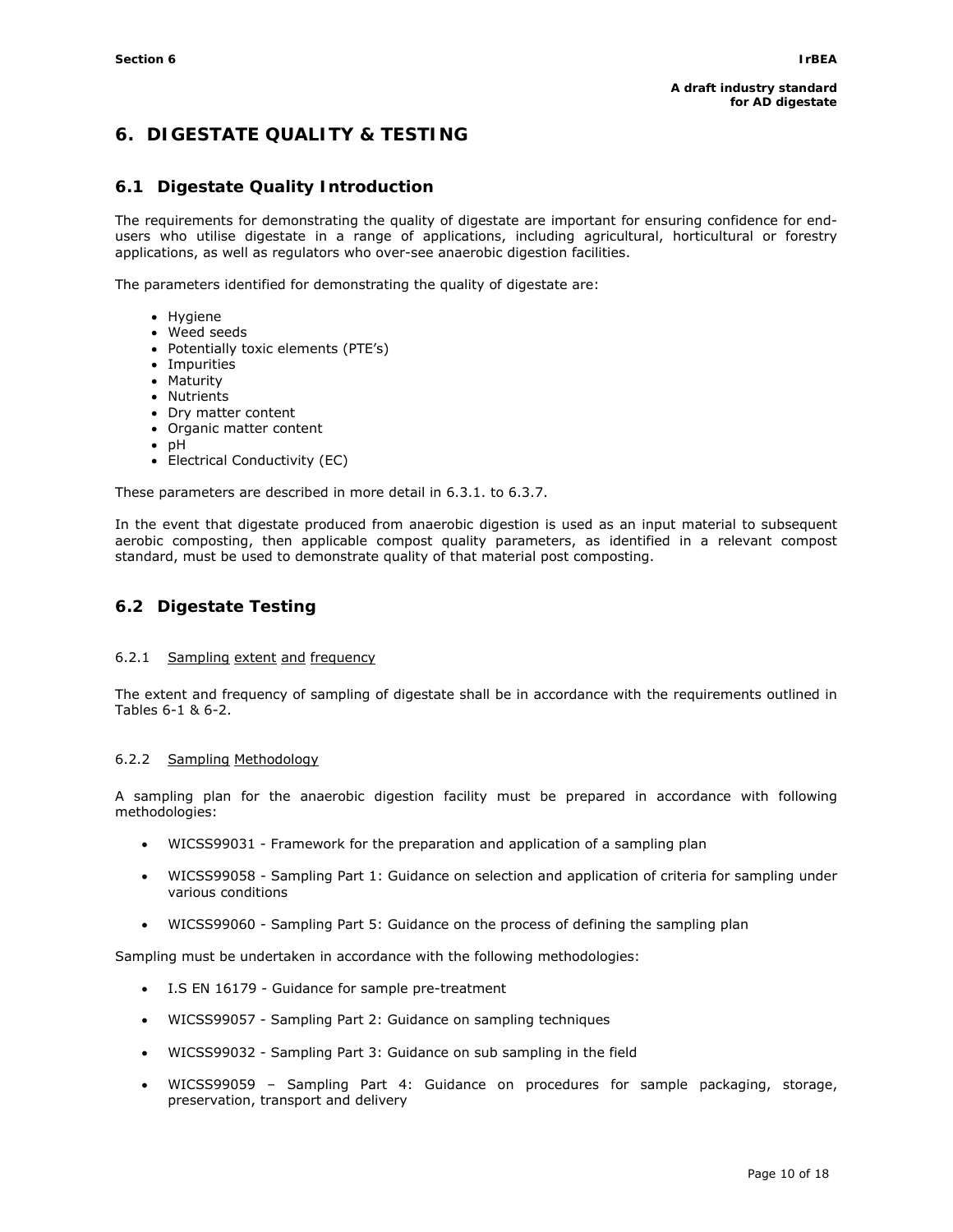#### **Section 6**

#### **IrBEA**

#### **Table 6-1 Extent of sampling post validation**

| Plant<br>Type | <b>Input Material Type</b>                                                                                                        | Feedstock<br>Agreement | Pathogens                                      | PTE's           | <b>Impurities</b>      | <b>Nutrients</b>                           | <b>Dry</b><br>Matter          | Organic<br><b>Matter</b>      | pH                            | <b>EC</b>                     | Maturity                      | Weed<br><b>Seeds</b>          |
|---------------|-----------------------------------------------------------------------------------------------------------------------------------|------------------------|------------------------------------------------|-----------------|------------------------|--------------------------------------------|-------------------------------|-------------------------------|-------------------------------|-------------------------------|-------------------------------|-------------------------------|
| A             | Own ABP <sup>1</sup> and/or energy crops<br>(own) and/or vegetal material<br>(own) - <b>for use on own</b><br>lands               | Not required           | As per<br><b>DAFM</b><br>(ABP) only            | Not<br>required | <b>Not</b><br>required | At<br>landowner<br>discretion <sup>2</sup> | At<br>landowner<br>discretion | At<br>landowner<br>discretion | At<br>landowner<br>discretion | At<br>landowner<br>discretion | At<br>landowner<br>discretion | At<br>landowner<br>discretion |
| A1            | Own ABP and/or energy crops<br>(own) and/or vegetal material<br>(own) - for sale <sup>3</sup>                                     | Not required           | Required<br>(non-ABP)<br>/As per<br>DAFM (ABP) | Required        | Not<br>required        | Required                                   | Required                      | Required                      | Required                      | Required                      | Required                      | Required                      |
| B.            | Imported manures and/or<br>imported energy crops and/or<br>imported vegetal material<br>(plus any of A) - for use on<br>own lands | Reguired               | As per<br><b>DAFM</b><br>(ABP) only            | Required        | Not<br>required        | At<br>landowner<br>discretion              | Required                      | Required                      | Required                      | Required                      | At<br>landowner<br>discretion | At<br>landowner<br>discretion |
| <b>B1</b>     | Imported manures and/or<br>imported energy crops and/or<br>imported vegetal material<br>(plus any of A, A1) - for sale            | Required               | Required<br>(non-ABP)<br>/As per<br>DAFM (ABP) | Required        | Not<br>required        | Required                                   | Required                      | Required                      | Required                      | Required                      | Required                      | Required                      |
| C             | All other Inputs (plus any of<br>A, A1, B, B1)                                                                                    | Required               | Required<br>(non-ABP)<br>/As per<br>DAFM (ABP) | Required        | Required               | Required                                   | Required                      | Required                      | Required                      | Required                      | Required                      | Required                      |

## **Table 6-2 Frequency of sampling post validation**

|                                          | Frequency of sampling after validation period | Sampling events      | Comment                                                    |  |
|------------------------------------------|-----------------------------------------------|----------------------|------------------------------------------------------------|--|
| Total Feedstock < 5,000 tonnes per annum |                                               | Annually             | (with min. 6 month between testing between calendar years) |  |
| <b>Total Feedstock</b>                   | 5,000 - 10,000 tonnes per annum               | Bi-annually          | (with min. 4 month between testing)                        |  |
| <b>Total Feedstock</b>                   | 10,000 - 20,000 tonnes per annum              | Three times per year | (with min. 2 month between testing)                        |  |
|                                          | Total Feedstock > 20,000 tonnes per annum     | Quarterly            | (with min. 6 weeks between testing)                        |  |

<sup>&</sup>lt;sup>1</sup> 'Own ABP' defined as per DAFM Guidance i.e. manure and or milk and or colostrum derived from animals on the same farm premises as the AD plant is located

must be applied in adherence with all environmental protection legislation (e.g. S.I. 610 of 2010) and good farming practice.

<sup>3</sup> For sale or for use on other lands i.e. not own lands

<sup>&</sup>lt;sup>2</sup> 'At landowners discretion' – to allow landowner to reduce or eliminate the number of parameters to be tested, if desired, when applied to own lands – however, digestate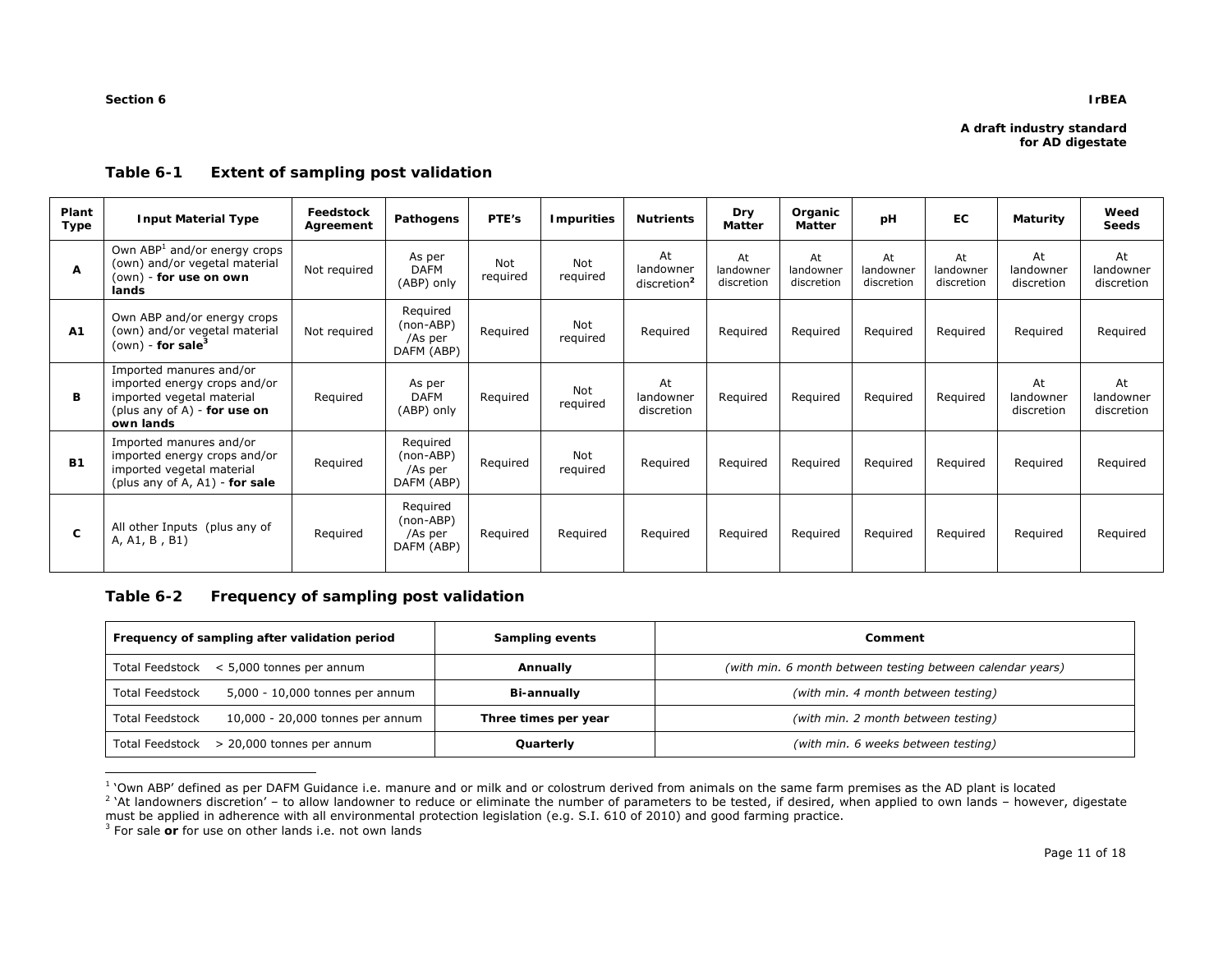#### 6.2.3 Actions in the event of a test failure

Actions to be taken in the event of a test failure must be identified in the sampling plan developed. These actions may include, *inter alia*:

- implementation of corrective action procedures
- reporting to appropriate regulatory/competent authority
- assessment of facility's ability to operate to this standard i.e. re-validation of process

# **6.3 Digestate Quality**

#### 6.3.1 Hygiene

Hygiene requirements refer to the measures implemented at an anaerobic digestion facility to ensure the reduction of potential pathogens and other agents within digestate to acceptable levels.

The hygenisation of digestate is achieved through the maintaining of specific time and temperature profiles during the anaerobic digestion process and is demonstrated through the testing for the presence of identified indicator species.

Unless otherwise required by an ABP approval or waste authorisation, one of the time/temperature profiles identified in Table 6-3 must be maintained during the anaerobic digestion process<sup>4</sup>.

### **Table 6-3 Time/temperature profile options**

| 1              | Thermophilic digestion at 55 $\degree$ C for at least 24 hours with a hydraulic retention time of at<br>least 20 days                                                                                                                          |  |  |  |
|----------------|------------------------------------------------------------------------------------------------------------------------------------------------------------------------------------------------------------------------------------------------|--|--|--|
| $\overline{2}$ | Thermophilic digestion at 55°C preceded or followed by pasteurisation (70°C, 1 hour)                                                                                                                                                           |  |  |  |
| 3              | Thermophilic digestion at 55°C followed by composting under one of the following<br>profiles:<br>65 °C or more for at least 5 days<br>$\circ$<br>60°C or more for at least 7 days<br>$\circ$<br>55 °C or more for at least 14 days<br>$\Omega$ |  |  |  |
| 4              | Mesophilic digestion at 37 - 40°C preceded or followed by pasteurisation (70°C, 1 hour)                                                                                                                                                        |  |  |  |
| 5.             | Mesophilic digestion at 37 - 40°C followed by composting under one of the following<br>profiles:<br>$\circ$ 65°C or more for at least 5 days<br>60°C or more for at least 7 days<br>$\circ$<br>55°C or more for at least 14 days<br>$\circ$    |  |  |  |
| 6              | Other time/temperature profiles that demonstrate equal effectiveness of hygenisation as<br>$1 - 5$                                                                                                                                             |  |  |  |

Indicator species to determine the effectiveness of the time and temperature profiles utilised in Table 6-3 are shown in Table 6-4.

 4 Time/temperature profiles adapted from those proposed under the '3rd Working Document – Technical Report for End-of Waste Criteria on biodegradable waste subject to biological treatment; JRC-IPTS, August 2012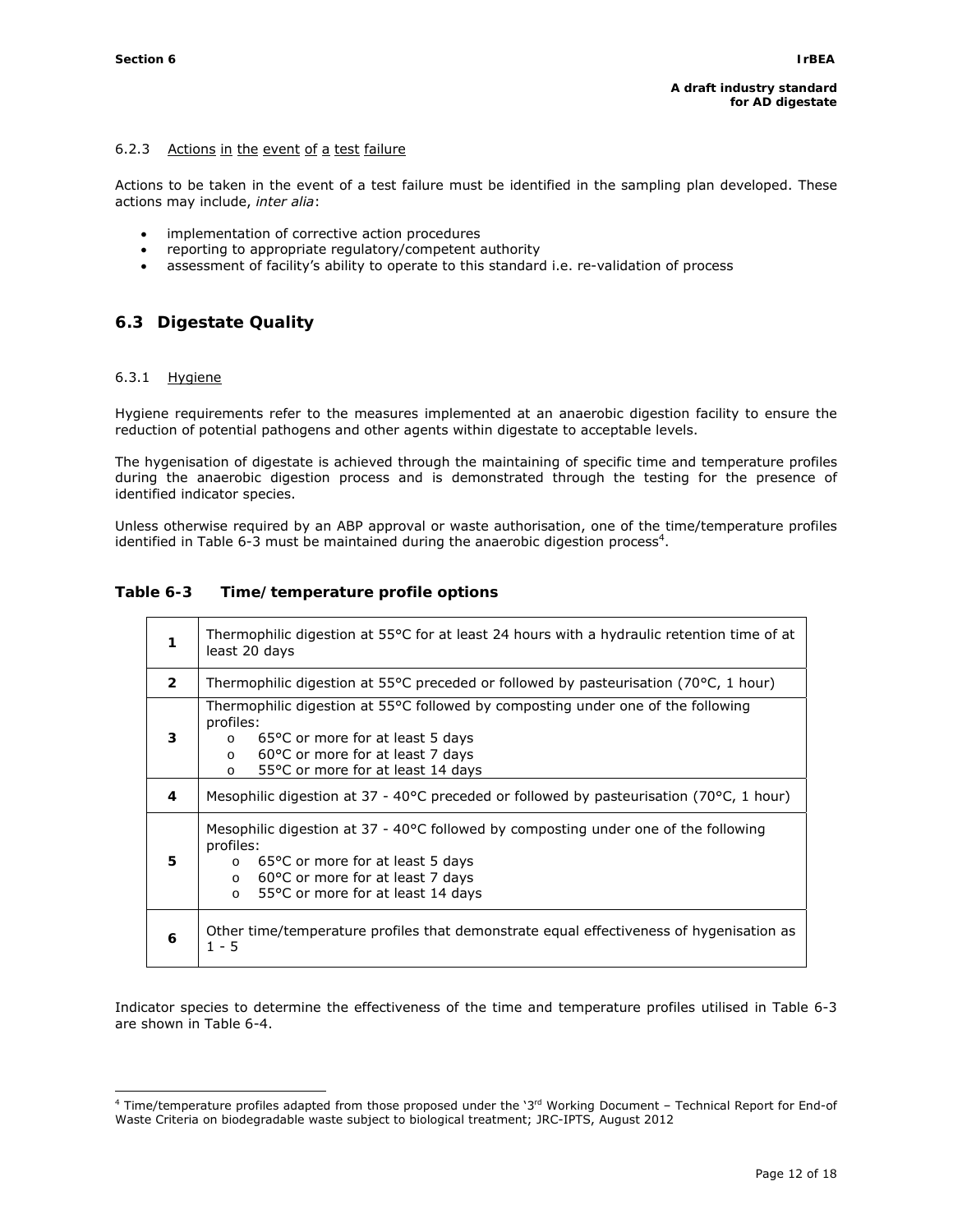| Parameter  | Limit value              | <b>Test Method</b>                          |
|------------|--------------------------|---------------------------------------------|
| Salmonella | Absent in 25q            | prEN 15215-1, prEN 15215-2, prEN<br>15215-3 |
| E. coli    | 1000 cfu/g fresh<br>mass | FprCEN/TR 16193                             |

#### **Table 6-4 Limit values for indicator species in digestate5**

#### 6.3.2 Weed Seeds

Weed seed content in digestate shall not exceed the limit outlined in Table 6-5.

#### **Table 6-5 Limit values for weed seeds in digestate**

| Unit<br>Parameter |                             | Limit value | <b>Test Method</b> |  |
|-------------------|-----------------------------|-------------|--------------------|--|
| Weed Seeds        | Viable weed seeds per litre |             | BGK e.v 2006       |  |

#### 6.3.3 Potentially toxic elements (PTE's)

PTE concentration in digestate shall not exceed the limits defined in Table 6-6.

#### **Table 6-6 Limits for PTE concentration in digestate**

| Parameter                                                                                                                                                            | Unit             | Limit value | <b>Test Method</b>      |  |  |
|----------------------------------------------------------------------------------------------------------------------------------------------------------------------|------------------|-------------|-------------------------|--|--|
| Cadmium                                                                                                                                                              | mg/kg dry weight | 1.3         | I.S.EN 16174/prEN 16170 |  |  |
| Chromium                                                                                                                                                             | mg/kg dry weight | 92          | I.S.EN 16174/prEN 16170 |  |  |
| Copper                                                                                                                                                               | mg/kg dry weight | 149*        | I.S.EN 16174/prEN 16170 |  |  |
| Mercury                                                                                                                                                              | mg/kg dry weight | 0.4         | I.S.EN 16174/prEN 16170 |  |  |
| Nickel                                                                                                                                                               | mg/kg dry weight | 56          | I.S.EN 16174/prEN 16170 |  |  |
| Lead                                                                                                                                                                 | mg/kg dry weight | 149         | I.S.EN 16174/prEN 16170 |  |  |
| Zinc                                                                                                                                                                 | mg/kg dry weight | 397*        | I.S.EN 16174/prEN 16170 |  |  |
| *Note: Copper and Zinc limit values are not absolute. Should these values be<br>exceeded, specific labelling/information provision requirements must be adhered with |                  |             |                         |  |  |

eded, specific labelling/information provision requirements must be adhered with, when material is being dispatched for sale or for use on other lands.

#### 6.3.4 Impurities

The level of impurities in digestate shall not exceed the limits defined in Table 6-7.

 $\overline{a}$ <sup>5</sup> For materials that do not come under the remit of an ABP approval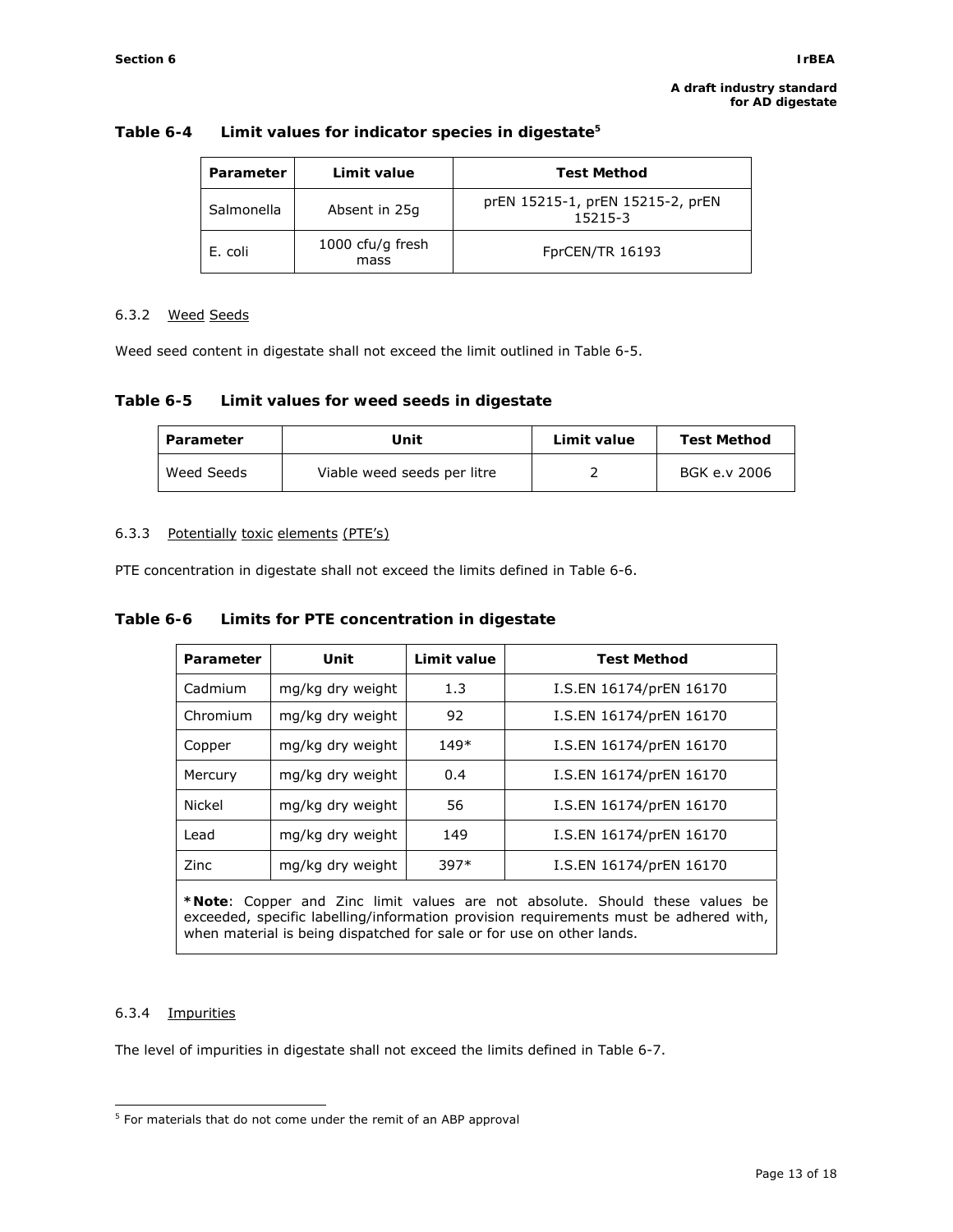## **Table 6-7 Limits for impurities in digestate**

| Parameter                         | Unit                                   | Limit value | <b>Test Method</b> |
|-----------------------------------|----------------------------------------|-------------|--------------------|
| Total glass, metals and plastic > | % dry weight                           | 0.5         | FprCEN/TS 16202    |
| 2mm in any one plane              | cm <sup>2</sup> /litre<br>fresh weight | $25^{6}$    | FprCEN/TS 16202    |
| Stones $> 5$ mm                   | % dry weight                           |             | FprCEN/TS 16202    |

## 6.3.5 Maturity

The maturity of digestate is a measurement of the 'fitness for use' of the material in relevant applications and can be determined through a plant response test to determine the direct impact of a material on plant growth.

The means of determining acceptable maturity of digestate is outlined in Table 6-8.

## **Table 6-8 Maturity requirements for digestate**

| Parameter | Unit                         | Limit value                       | <b>Test Method</b> |
|-----------|------------------------------|-----------------------------------|--------------------|
| Maturity  | <b>RL Index</b><br>MLV Index | RL Index $- \geq 85\%$ of control | I.S EN 16086-2     |

## 6.3.6 Nutrients

The nutrient content is an important consideration when utilising digestate, particularly in agricultural applications. Table 6-7 outlines the nutrient parameters to be analysed, with test methods specified.

## **Table 6-9 Nutrient content parameters for digestate**

| Parameter               | <b>Test Method</b>        |  |
|-------------------------|---------------------------|--|
| <b>Total Nitrogen</b>   | I.S EN 16168/I.S.EN 16169 |  |
| Ammonium Nitrogen       | CEN/TS 16177:2012         |  |
| Nitrate Nitrogen        | CEN/TS 16177:2012         |  |
| <b>Total Phosphorus</b> | I.S.EN 16174/prEN 16170   |  |
| <b>Total Potassium</b>  | I.S.EN 16174/prEN 16170   |  |

 6 An area based limit is proposed for impurities in addition to a weight based limit. A limit of 25 cm<sup>2</sup> /litre fresh weight is *suggested* at this juncture – however, the exact area limit(s) to be applied will be ascertained prior to any formal adoption of this draft standard through testing of a range of digestates types (i.e. whole digestate, separated fibre, separated liquor) from varying input materials.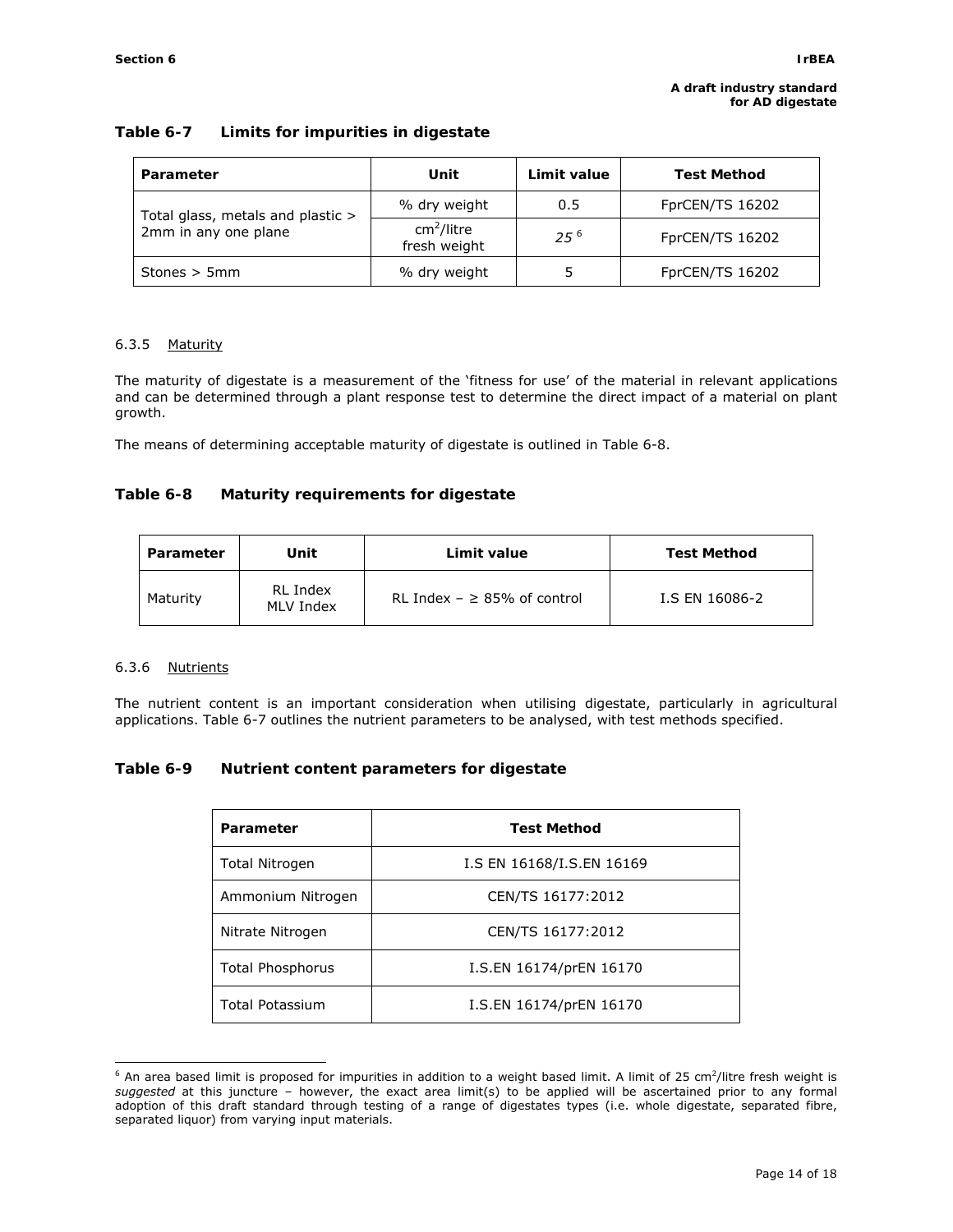### 6.3.7 Dry matter, organic matter, pH & electrical conductivity

The means of analysing the parameters of the dry matter content, the organic matter content, the pH and the electrical conductivity of digestate is presented in Table 6-8.

### **Table 6-10 Dry matter, organic matter, pH & electrical conductivity parameters for digestate**

| Parameter                                                                    | Limit Value                           | <b>Test Method</b>        |  |  |
|------------------------------------------------------------------------------|---------------------------------------|---------------------------|--|--|
| Dry matter                                                                   | <b>Declaration</b><br>only (as $\%$ ) | I.S.EN 16168/I.S.EN 16169 |  |  |
| Organic matter *                                                             | $\geq$ 20% dry<br>weight              | I.S.EN 15935              |  |  |
| рH                                                                           | Declaration<br>only                   | I.S.EN 15933              |  |  |
| Electrical conductivity                                                      | Declaration<br>only                   | prEN 15937                |  |  |
| *Note: Applicable to separated fibre only or whole digestate if not followed |                                       |                           |  |  |

by a separation step

# **6.4 Declaration of Digestate Quality**

The results obtained from the analysis of the parameters identified in Tables 6-3 to 6-10 must be declared and provided with all digestate.

Any declaration must indicate the stage in the anaerobic digestion process when testing was carried out.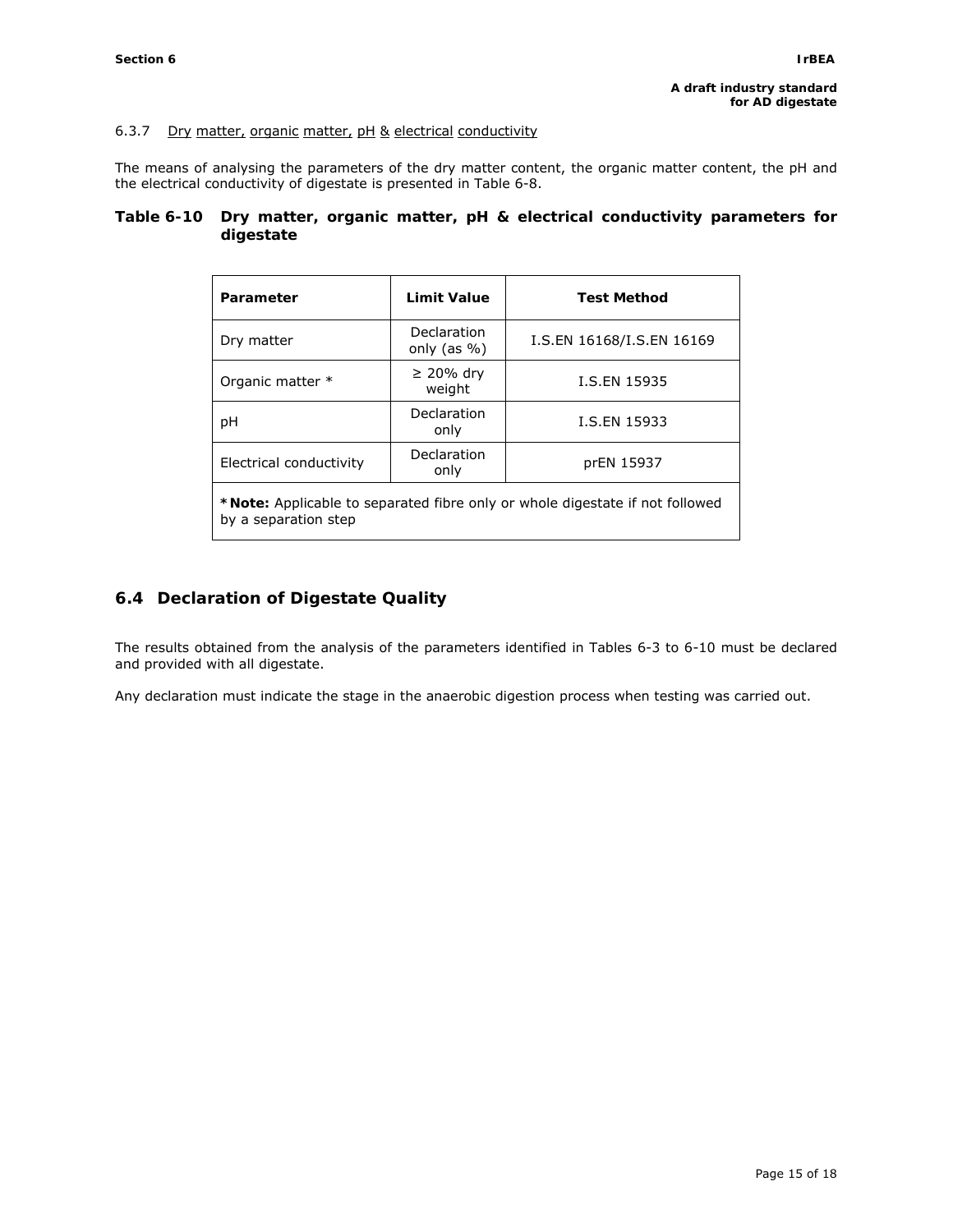# **ANNEX A – ELEMENTS OF A DIGESTATE QUALITY ASSURANCE SCHEME**

The following elements should be addressed in the development of any digestate quality assurance scheme (QAS) created to support this draft industry standard. A QAS should be prepared and maintained in conjunction with an independent and certified auditing body.

Adherence with this draft digestate standard would be demonstrated through the achievement of initial validation and ongoing certification in accordance with any QAS developed.

# **A.1 Input Materials**

The following elements should be considered in relation to input materials:

#### **Input Material List**

The creation of a non-exhaustive list of materials to identify input materials that could be considered appropriate for acceptance at an anaerobic digestion facility, subject to conforming with acceptance criteria identified in this draft standard

#### **Feedstock Agreement**

- A *pro-forma* feedstock agreement between input material supplier and anaerobic digestion facility operators should be created specifying:
	- $\circ$  the information to be provided by the input material supplier e.g. source, description of material, quantity to be provided over a specified period
	- o quality of input material to be achieved to be allowable for acceptance and the means of verification/demonstration of same
	- o the required means of delivery/acceptance of material at the anaerobic digestion facility

#### **Additives**

- Identification of additives that are acceptable as input materials i.e. materials that improve the anaerobic digestion process and/or the environmental performance of the process
- Limits (if appropriate) to their use and/or quantity for use

## **A.2 Process Management**

The following elements should be considered in relation to process management:

#### **Quality Management Systems**

- The requirement for the creation of a process specific QMS for an anaerobic digestion facility addressing, at a minimum:
	- o standard operating procedures for all facility activities
	- o specific processing requirements
	- o data recording provisions to ensure traceability of material through the anaerobic digestion process and the achievement of specified time/temperature profiles
	- o documentation control & reporting
	- o incident and accident prevention and reporting
	- o operator training
	- o environmental policy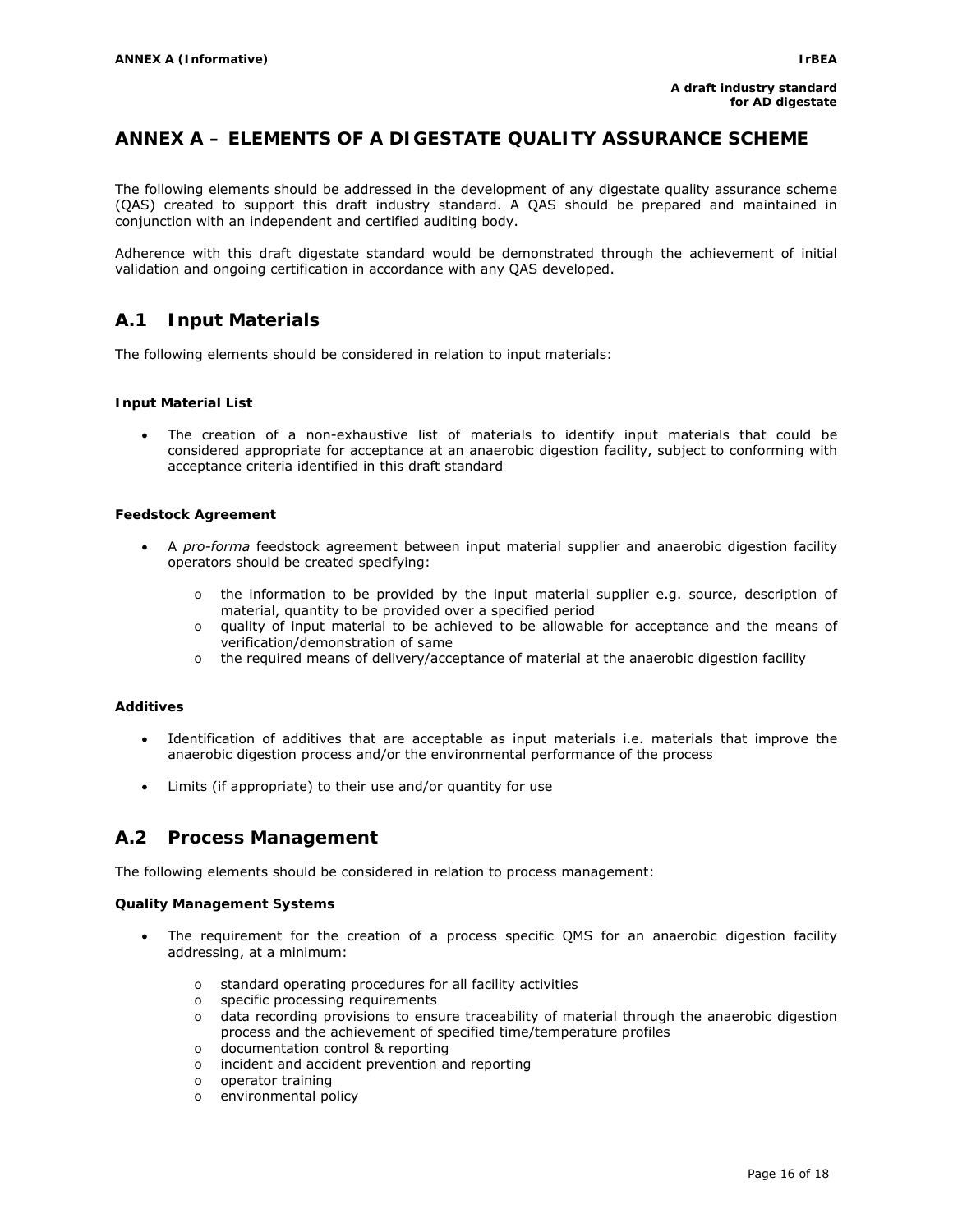#### **Hazard Analysis & Critical Control Point Plan**

• The creation of a documented Hazard Analysis & Critical Control Plan (HACCP) addressing the identification, implementation and monitoring of critical control points (CCPs) and critical limits (CLs) related to the entire operation of the anaerobic digestion facility

#### **Sampling**

- Specific sampling methodology to be identified, in adherence with appropriate sampling standards, addressing, at a minimum, location, frequency, occasion, quantity, methodology, responsibility for sampling, quarantine requirements
- The sampling methodology must address corrective actions to be undertaken in the event of any test failure e.g. the non-achievement of specific quality parameters

#### **Hygenisation**

Identification of the means by which a time/temperature profile, as per Profile No. 6 in Table 6-1, demonstrates equal effectiveness of hygenisation as the other profiles in Table 6-1.

# **A.3 Product Information Provision**

It is considered that the following information be required as part of the QAS in relation to the digestate material produced at an anaerobic digestion facility and provided for sale from a facility or for use on other lands.

- Declaration of parameters tested and results obtained in accordance with this draft standard
- Quantity of material being provided
- Guidance on the end use and/or application of digestate, related to the digestate type
- Identification of the primary component(s) of the input material used to produce the digestate
- Identification of the hygiene regime to which the digestate has been exposed

In the event of exceedence of the Cu and Zn limit values, a specific means of identification of the quantity of Cu and Zn within the material should be developed in order to clearly identify this fact to the end user.

# **A.4 Other Elements**

Other elements that should be considered in relation to the development of a QAS are outlined as follows.

#### **Quality Assurance Scheme**

- The identification of the means by which a facility will be initially validated to demonstrate adherence with the QAS and the period for which validation will last
- The identification of the means by which a facility will maintain it's quality assurance accreditation post validation

#### **Further Works investigating ammonia volatilisation**

The issue of ammonia volatilisation from digestate material is identified as an area for which further investigation is recommended. Works in relation to digestate nutrient content carried out in Ireland have